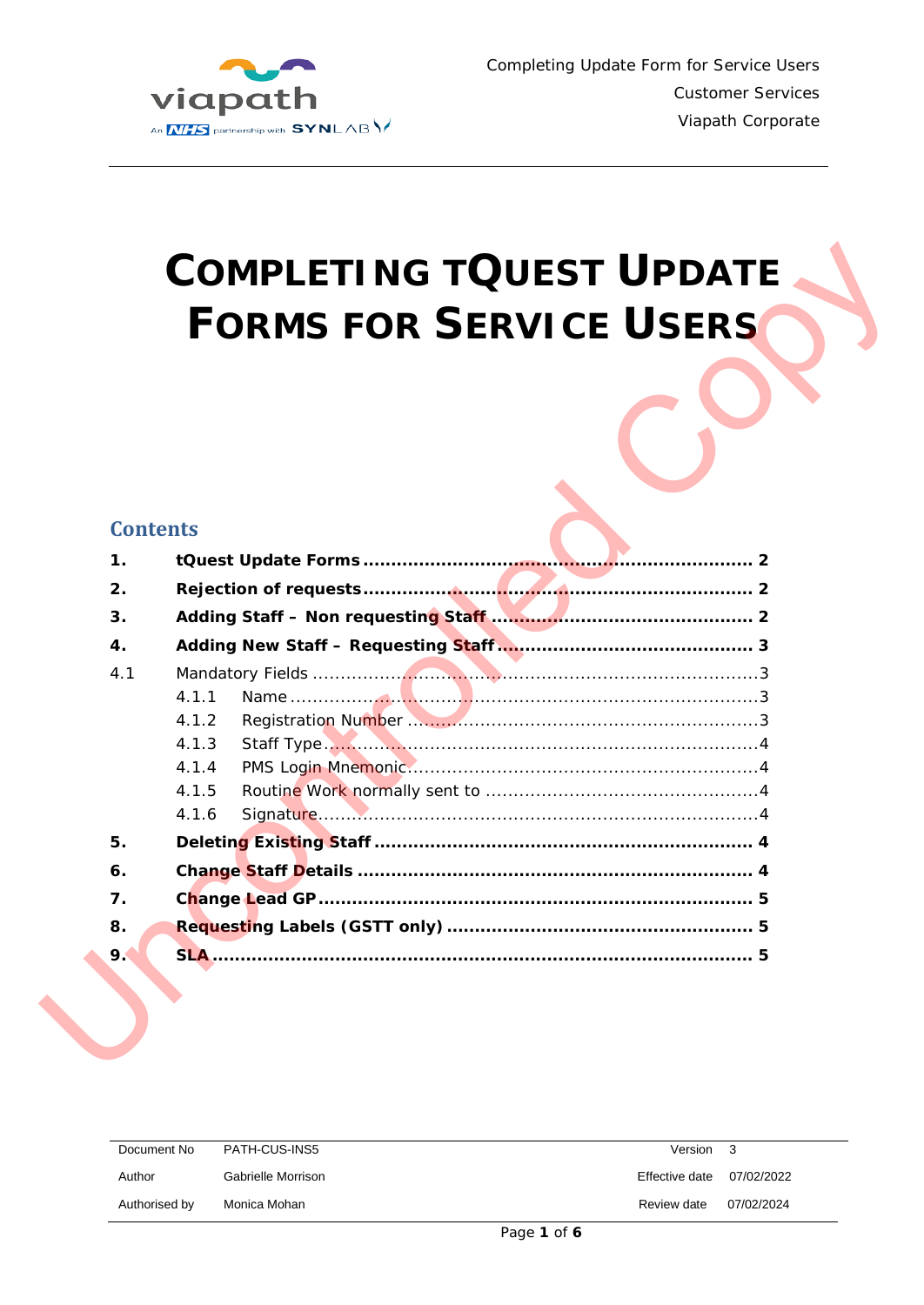

## *1. tQuest Update Forms*

<span id="page-1-0"></span>This form is used to update Viapath for all changes to requesting staff (i.e., Drs and Nurses etc.) ONLY and surgery details. This includes tQuest (electronic requesting), LabLinks (electronic resulting) and issuing requester labels (GSTT Only) for paper pathology requesting.

## **2. Rejection of requests**

- <span id="page-1-1"></span>1. Requests must come from the practice management team **(reception, IT, practice**  manager etc.), not clinical staff themselves.
- 2. Request must be on an electronic word version and sent to [customerservices@viapath.org.](mailto:customerservices@viapath.org) Scanned versions, forms handwritten, excel or pdf versions will be rejected.
- **3.** Administrative/clerical staff, HCAs, Aps, Phlebotomists etc. are non-requesting staff and needs to be added by the practice themselves. We do not process any Update Request from this staffing group which must be added by the practice. If a practice is experiencing issues with adding non requesting staff this need to be raised with the EMIS Web. Request from this staffing group which must be added by the previewerienching issues with adding non requesting staff this need MI fyou have been completed. IF the details are incorrect, ple this text of the cHANGE sectio Ing start (i.e., Distant Nurses<br>ctronic requesting), LabLinks<br>Only) for paper pathology<br>eam (reception, IT, practice<br>version and sent to<br>ms handwritten, excel or pdf<br>etc. are non-requesting staff<br>le do not process any Upda
	- **4. If you have been sent a pre-populated form, DO NOT edit the surgery details that have been completed. IF the details are incorrect, please advise us using the CHANGE section of the form.**

# **3. Adding Staff – Non requesting Staff**

<span id="page-1-2"></span>Non requesting staff includes but is not limited to the below:

- Administrative Staff
- Health Care Assistants
- Phlebotomist
- Pharmacy Technicians

These staff will not be able to raise tQuest orders in their own name. Instead, they can select a requesting staff from the drop down. This means that the requested test results will return to the inbox of the chosen requesting staff.

Practices need to undertake this task of adding non-requesting staff. EMIS Users can refer to section 4 of 'EMIS Health's tQuest Primary Care User Guidance'. This has been emailed out to all practices but can also be found on EMIS NOW.

Who users can go to for help:

- Vision users will need to contact the Vision helpdesk for support with creating new 'admin users'
- EMIS users will need to go to 'mysupport@emishealth.com['mailto:](mailto:)

| Document No   | PATH-CUS-INS5      | Version 3      |            |
|---------------|--------------------|----------------|------------|
| Author        | Gabrielle Morrison | Effective date | 07/02/2022 |
| Authorised by | Monica Mohan       | Review date    | 07/02/2024 |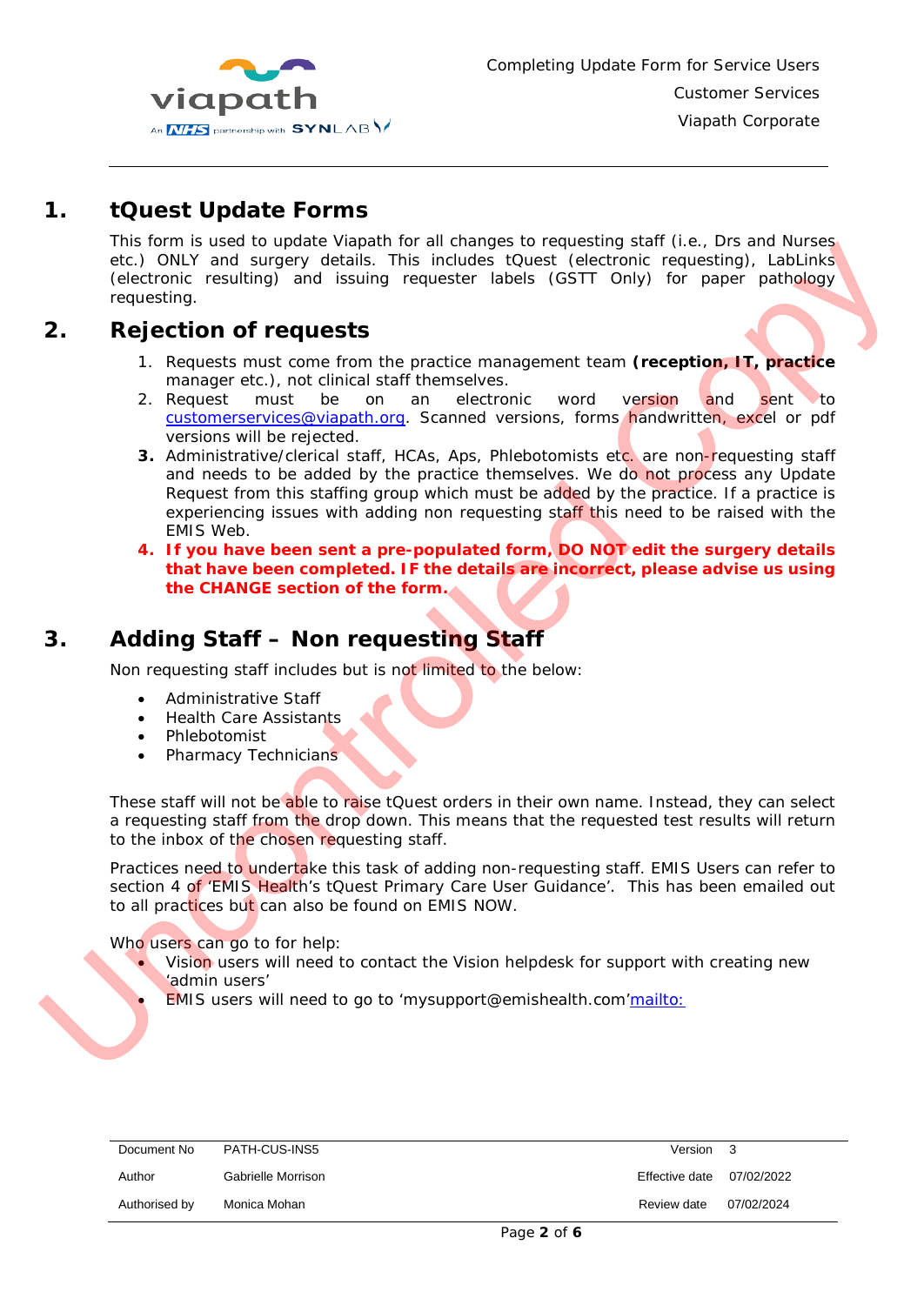

# **4. Adding New Staff – Requesting Staff**

<span id="page-2-0"></span>This section should be completed for **new** members of staff (who will request Pathology tests) and cannot be used to change details for existing staff. (Refer to section 5 and 6)

#### **NAME**

| THIS SECTION SHOULD BE COMPLETED FOR HEW MEMBERS OF STAIL (WHO WILL EQUEST FAILIOLOGY TESTS)<br>and cannot be used to change details for existing staff. (Refer to section 5 and 6) |                            |  |
|-------------------------------------------------------------------------------------------------------------------------------------------------------------------------------------|----------------------------|--|
| A separate form MUST be completed for each new staff member                                                                                                                         |                            |  |
| ADD STAFF (for NEW requesters that have NOT been set up already)                                                                                                                    |                            |  |
| NAME                                                                                                                                                                                |                            |  |
| Surname/Family Name                                                                                                                                                                 |                            |  |
| Forename (NO Abbreviations)                                                                                                                                                         |                            |  |
| Other Initials (PLEASE include)                                                                                                                                                     |                            |  |
| Please provide the relevant registration number below<br>GMP Number format: Gnnnnnnx (this number is issued to ALL qualified GPs)                                                   |                            |  |
| Partner GPs, Salaried GPs (NOT Locums)                                                                                                                                              | GMP (or Prescriber) Number |  |
| All Doctors, including ALL GPs                                                                                                                                                      | <b>GMC Number</b>          |  |
|                                                                                                                                                                                     |                            |  |

#### Please provide the relevant registration number below

| Partner GPs, Salaried GPs (NOT Locums) | <b>GMP (or Prescriber) Number</b> |  |
|----------------------------------------|-----------------------------------|--|
| All Doctors, including ALL GPs         | GMC Number                        |  |
| <b>Pharmacists / Nurses</b>            | / NMC (PIN) Number<br>GPhC        |  |

| Staff Type (please choose from dropdown list)                                                              | hoose an item.  |
|------------------------------------------------------------------------------------------------------------|-----------------|
| <b>PMS Login Mnemonic</b>                                                                                  |                 |
| Routine Work normally sent to? (please choose from dropdown list)                                          | Choose an item. |
| MINE IP Also ANDELLA LE CELLA LE RELACIONA LA Also Record Le Color de La Service de la MAR Al Le Recorde d |                 |

#### <span id="page-2-1"></span>**4.1 Mandatory Fields**

#### <span id="page-2-2"></span>**4.1.1 Name**

#### <span id="page-2-3"></span>**4.1.2 Registration Number**

|       | Partner GPs, Salaried GPs (NOT Locums)                                     |                                                 | GMP (or Prescriber) Number                                                                                                                                             |                   |                  |  |  |
|-------|----------------------------------------------------------------------------|-------------------------------------------------|------------------------------------------------------------------------------------------------------------------------------------------------------------------------|-------------------|------------------|--|--|
|       | All Doctors, including ALL GPs                                             |                                                 | <b>GMC Number</b>                                                                                                                                                      |                   |                  |  |  |
|       |                                                                            | Pharmacists / Nurses<br>GPhC / NMC (PIN) Number |                                                                                                                                                                        |                   |                  |  |  |
|       |                                                                            |                                                 | NB: If the CORRECT number is not supplied we cannot proceed with this request                                                                                          |                   |                  |  |  |
|       |                                                                            |                                                 |                                                                                                                                                                        |                   |                  |  |  |
|       | Staff Type (please choose from dropdown list)<br><b>PMS Login Mnemonic</b> |                                                 |                                                                                                                                                                        | Choose an item.   |                  |  |  |
|       | Routine Work normally sent to? (please choose from dropdown list)          |                                                 |                                                                                                                                                                        | Choose an item.   |                  |  |  |
|       |                                                                            |                                                 | NB: If the tQuest account is not set up at the practice we cannot proceed with this request                                                                            |                   |                  |  |  |
|       |                                                                            |                                                 |                                                                                                                                                                        |                   |                  |  |  |
|       |                                                                            |                                                 |                                                                                                                                                                        |                   |                  |  |  |
| 4.1   | <b>Mandatory Fields</b>                                                    |                                                 |                                                                                                                                                                        |                   |                  |  |  |
|       |                                                                            |                                                 |                                                                                                                                                                        |                   |                  |  |  |
|       |                                                                            |                                                 | The following fields must be completed by the surgery. Forms missing these details will be<br>rejected and can delay the clinician receiving access to the system.     |                   |                  |  |  |
| 4.1.1 | <b>Name</b>                                                                |                                                 |                                                                                                                                                                        |                   |                  |  |  |
|       |                                                                            |                                                 | This must match the clinician's name used when registering for their credentials                                                                                       |                   |                  |  |  |
| 4.1.2 | <b>Registration Number</b>                                                 |                                                 |                                                                                                                                                                        |                   |                  |  |  |
|       |                                                                            |                                                 | Based on the staff type selected in section 3.1.3, the relevant registration must be provided,<br>or the form will be rejected. Refer to the table below for guidance: |                   |                  |  |  |
|       |                                                                            |                                                 | Types of Registration codes per staff type                                                                                                                             |                   |                  |  |  |
|       | <b>Staff Type</b>                                                          | GMP/Prescriber<br><b>Number</b>                 | <b>General Medical Council (GMC)</b><br><b>Number</b>                                                                                                                  | <b>NMC</b> number | <b>GPhC</b>      |  |  |
|       |                                                                            | <b>MANDATORY</b>                                |                                                                                                                                                                        |                   |                  |  |  |
|       | <b>GPs</b>                                                                 | (Stipulated by<br><b>NHS Digital)</b>           | N/A                                                                                                                                                                    | N/A               | N/A              |  |  |
|       | Locum Dr's                                                                 | N/A                                             | <b>MANDATORY</b>                                                                                                                                                       | N/A               | N/A              |  |  |
|       | "Registrars"/Trainee<br>GPs                                                | N/A                                             | <b>MANDATORY</b>                                                                                                                                                       | N/A               | N/A              |  |  |
|       | Practice Nurses/Nurse<br>practitioners                                     | N/A                                             | N/A                                                                                                                                                                    | <b>MANDATORY</b>  | N/A              |  |  |
|       | Pharmacists                                                                | N/A                                             | N/A                                                                                                                                                                    | N/A               | <b>MANDATORY</b> |  |  |
|       | <b>Links to Confirm</b>                                                    | <b>GMP</b>                                      | <b>GMC</b>                                                                                                                                                             | <b>NMC</b>        | <b>GPhC</b>      |  |  |
|       |                                                                            |                                                 |                                                                                                                                                                        |                   |                  |  |  |

| Document No   | PATH-CUS-INS5      | Version        |            |
|---------------|--------------------|----------------|------------|
| Author        | Gabrielle Morrison | Effective date | 07/02/2022 |
| Authorised by | Monica Mohan       | Review date    | 07/02/2024 |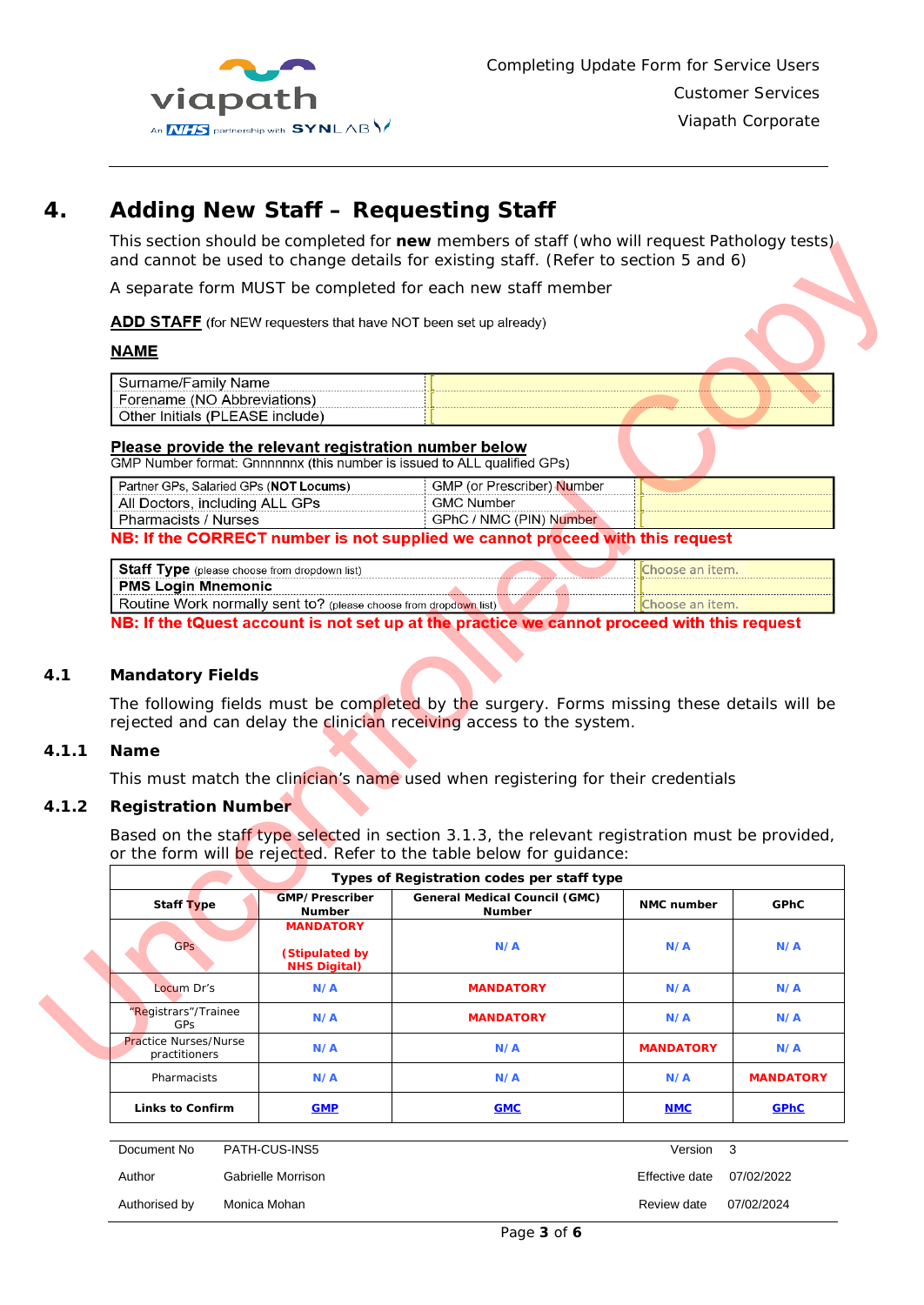

#### **4.1.3 Staff Type**

<span id="page-3-0"></span>Only the following staff can be added to tQuest.

- a. GPs, Locum Drs
- b. Registrars/Trainee GPs
- c. Practice Nurses/Nurse Practitioners
- d. Pharmacists

<span id="page-3-1"></span>Administrative/clerical staff, HCAs, Aps, Phlebotomists etc. are non-requesting staff and needs to be added by the practice themselves

#### **4.1.4 PMS Login Mnemonic**

This is the clinician's login to the clinical system (this will allow access to be granted to electronic ordering) are non-requesting staff and<br><br>
Illow access to be granted to<br>
made from the dropdown i.e.,

#### <span id="page-3-2"></span>**4.1.5 Routine Work normally sent to**

#### <span id="page-3-3"></span>**4.1.6 Signature**

| Form completed by              |                               | <b>**Please complete</b> |
|--------------------------------|-------------------------------|--------------------------|
| Date completed/sent            | . Click here to enter a date. |                          |
| Please email completed form to | customerservices@viapath.org  |                          |

## <span id="page-3-4"></span>**5. Deleting Existing Staff**

|       | This is which tQuest is used by the practice. Selection must be made from the dropdown<br>Kings, GSTT or Both.                                                                                                                            |                                                             |
|-------|-------------------------------------------------------------------------------------------------------------------------------------------------------------------------------------------------------------------------------------------|-------------------------------------------------------------|
| 4.1.6 | Signature                                                                                                                                                                                                                                 |                                                             |
|       | This section informs Viapath of who has completed the form. Please ensure there is a nar<br>individual and date of request inputted.                                                                                                      |                                                             |
|       | Form completed by                                                                                                                                                                                                                         | <b>**Please complete</b>                                    |
|       | Date completed/sent<br>Please email completed form to                                                                                                                                                                                     | Click here to enter a date.<br>customerservices@viapath.org |
| 5.    | <b>Deleting Existing Staff</b>                                                                                                                                                                                                            |                                                             |
|       | To keep all our systems up to date by, the surgery/practice should inform Viapath of any s<br>that have left the practice using the DELETE STAFF section of the form.                                                                     |                                                             |
|       | You can request several DELETEs on one form.                                                                                                                                                                                              |                                                             |
|       | N.B. Failure to notify us when requesters leave may lead to requests continuing<br>be made on our system under that requester's name. This can lead to results go<br>into mailboxes that are no longer monitored on your practice system. |                                                             |
|       | $\mathsf{DELETE}$ STAFF (for staff that have left the practice)<br>Please ensure ALL LABELS are DISCARDED                                                                                                                                 |                                                             |
|       | Name                                                                                                                                                                                                                                      | Date Left                                                   |
|       |                                                                                                                                                                                                                                           | Click here to enter a date.                                 |
|       |                                                                                                                                                                                                                                           | Click here to enter a date.<br>Click here to enter a date.  |
|       |                                                                                                                                                                                                                                           | Click here to enter a date.                                 |
|       | Please DO NOT add/delete rows or tabs as this will lead to errors or requests be<br>missed                                                                                                                                                |                                                             |
| 6.    | <b>Change Staff Details</b>                                                                                                                                                                                                               |                                                             |
|       | The CHANGES field should be used for all other scenarios, examples:                                                                                                                                                                       |                                                             |

## <span id="page-3-5"></span>**6. Change Staff Details**

- a. staff member has changed name,
- b. informing us of correct Identifier number where none was given previously,
- c. where a mistake has been made in setting up the staff member on the system,

| Document No   | PATH-CUS-INS5      | Version 3      |            |
|---------------|--------------------|----------------|------------|
| Author        | Gabrielle Morrison | Effective date | 07/02/2022 |
| Authorised by | Monica Mohan       | Review date    | 07/02/2024 |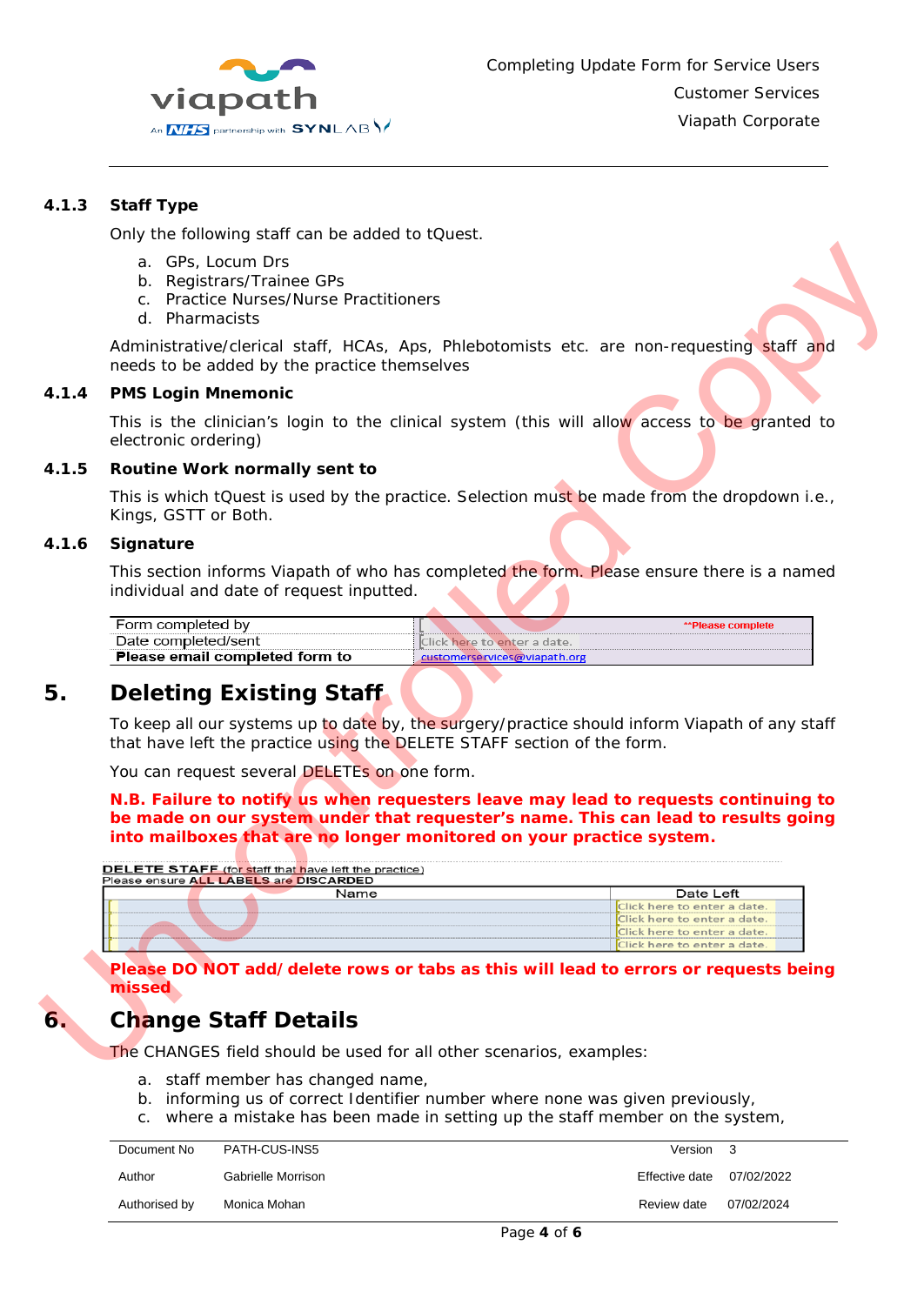

#### d. Changes to surgery details- e.g., address, phone number etc.

|            | name change, phone number change, etc.)                                                                                                                                                                                                                                 |                                                                  |                                                                         |                                                                                                                                                                                                                                                                                                    |
|------------|-------------------------------------------------------------------------------------------------------------------------------------------------------------------------------------------------------------------------------------------------------------------------|------------------------------------------------------------------|-------------------------------------------------------------------------|----------------------------------------------------------------------------------------------------------------------------------------------------------------------------------------------------------------------------------------------------------------------------------------------------|
|            | Change What?                                                                                                                                                                                                                                                            | From                                                             | To                                                                      | Reason                                                                                                                                                                                                                                                                                             |
|            |                                                                                                                                                                                                                                                                         |                                                                  |                                                                         |                                                                                                                                                                                                                                                                                                    |
|            | missed                                                                                                                                                                                                                                                                  |                                                                  |                                                                         | Please DO NOT add/delete rows or tabs as this will lead to errors or requests being                                                                                                                                                                                                                |
|            | <b>Change Lead GP</b>                                                                                                                                                                                                                                                   |                                                                  |                                                                         |                                                                                                                                                                                                                                                                                                    |
|            | completing the following sections:                                                                                                                                                                                                                                      |                                                                  |                                                                         | The practice must inform Viapath of a change in Lead GP immediately using the update from                                                                                                                                                                                                          |
|            |                                                                                                                                                                                                                                                                         |                                                                  |                                                                         | a. ADD STAFF – This section should include the name and GMP code of the new lead GP                                                                                                                                                                                                                |
|            |                                                                                                                                                                                                                                                                         | completed as per guidance in section 3.4                         |                                                                         | b. CHANGES – This section should specify that the change request if for the lead GP and                                                                                                                                                                                                            |
|            | discarded.                                                                                                                                                                                                                                                              |                                                                  |                                                                         | A new update will then be provided to the practice and old versions of the forms must be                                                                                                                                                                                                           |
|            | <b>Requesting Labels (GSTT only)</b>                                                                                                                                                                                                                                    |                                                                  |                                                                         |                                                                                                                                                                                                                                                                                                    |
|            |                                                                                                                                                                                                                                                                         |                                                                  | ONLY. These can also be requested by these practices when stock is low. | Once a clinician has been added to tQuest, labels are automatically sent to GSTT practices                                                                                                                                                                                                         |
|            | DO NOT use this form for ordering further labels<br>a. GP's code<br>c. Full name of clinician<br>d. Full address of practice<br>are advised using the delete section of the form as per section 4.<br>Please ensure ALL incorrect (out of date) labels are disposed of. | b. Clinician's code e.g., XCEP<br>e. Contact number of practices |                                                                         | For further labels send email to <b>customerservices@viapath.org</b> with the following details:<br>When staff leave your surgery, please ensure ALL labels for them are disposed of and that we<br>If or when changes are made to a staff member, labels with the updated details will be issued. |
| <b>SLA</b> |                                                                                                                                                                                                                                                                         |                                                                  |                                                                         |                                                                                                                                                                                                                                                                                                    |
|            |                                                                                                                                                                                                                                                                         |                                                                  |                                                                         | We endeavour to process requests quickly, however, please allow 2 weeks for these to be<br>acted on. During busy times e.g., when Trainee GP's move "en masse" this may take longer.                                                                                                               |
|            |                                                                                                                                                                                                                                                                         |                                                                  |                                                                         | Please do not send duplicate requests because this causes duplicate entries for your staff                                                                                                                                                                                                         |

#### <span id="page-4-0"></span>**Please DO NOT add/delete rows or tabs as this will lead to errors or requests being missed**

## **7. Change Lead GP**

- a. ADD STAFF This section should include the name and GMP code of the new lead GP
- b. CHANGES This section should specify that the change request if for the lead GP and completed as per guidance in section 3.4

# <span id="page-4-1"></span>**8. Requesting Labels (GSTT only)**

- **a.** GP's code
- **b.** Clinician's code e.g., XCEP
- **c.** Full name of clinician
- **d.** Full address of practice
- **e.** Contact number of practices

## <span id="page-4-2"></span>**9. SLA**

Please do not send duplicate requests because this causes duplicate entries for your staff which could in turn lead to problems with returning results to the correct requestor.

| Document No   | PATH-CUS-INS5      | Version 3      |            |
|---------------|--------------------|----------------|------------|
| Author        | Gabrielle Morrison | Effective date | 07/02/2022 |
| Authorised by | Monica Mohan       | Review date    | 07/02/2024 |